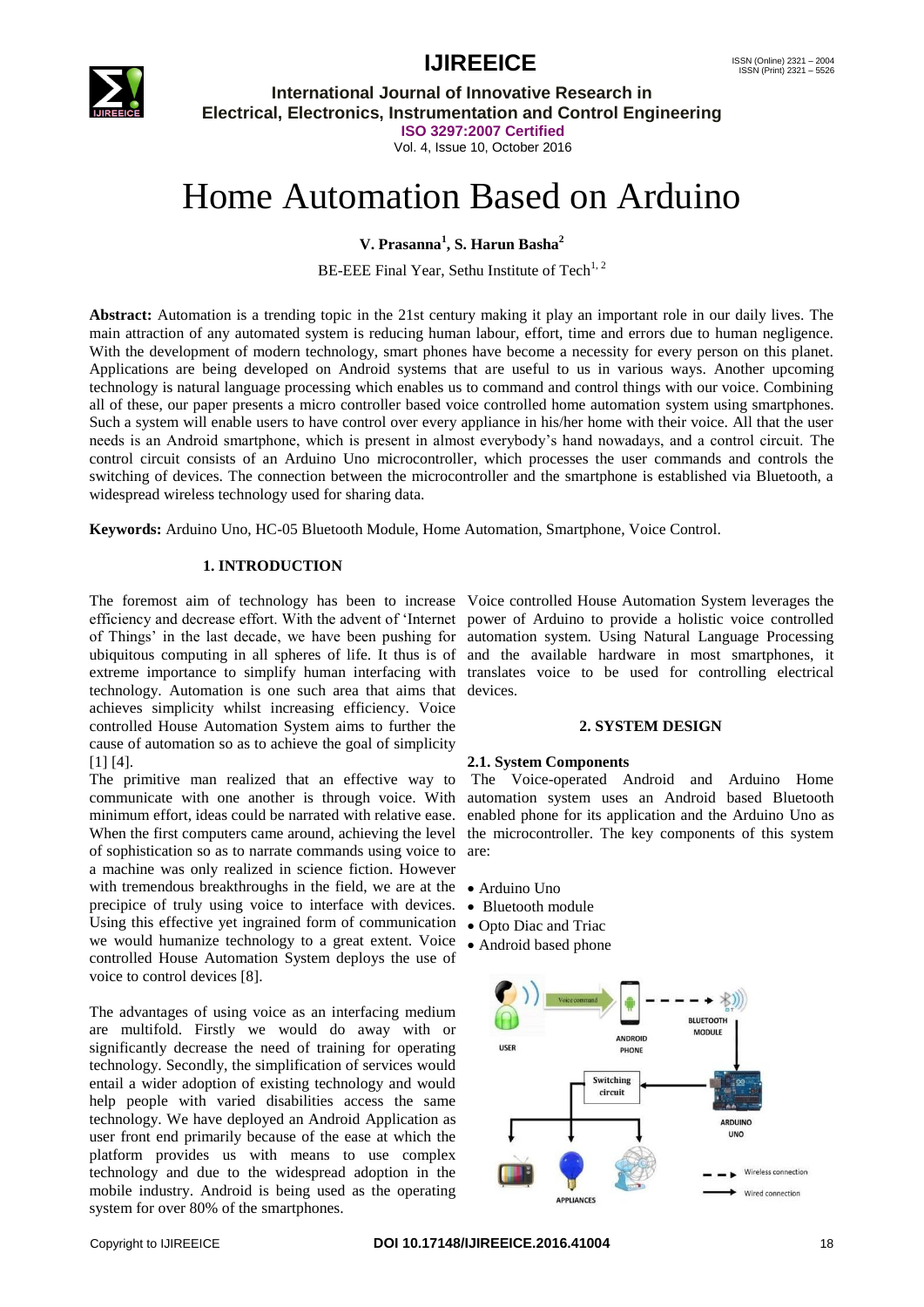

# **International Journal of Innovative Research in Electrical, Electronics, Instrumentation and Control Engineering**

**ISO 3297:2007 Certified**

Vol. 4, Issue 10, October 2016

#### **2.1.1. Arduino Uno**

The Arduino Uno is a microcontroller board based on the ATmega328p. It has 14 digital input/output pins (of which 6 can be used as PWM outputs), 6 analog inputs, a 16 MHz ceramic resonator, a USB connection, a power jack, an ICSP header, and a reset button [2]. It contains everything needed to support the microcontroller. We either need to connect it to a computer using a USB cable or power it with an AC-to-DC adapter. The Arduino circuit acts as an interface between the software part and the hardware part of the project.



The Bluetooth module transmits the text to the Arduino Uno serial port. The text is matched against the various combinations of predefined texts to switch the appliances on/off. The appliance name and a command for on/off are stored as predefined command.

# **2.1.2 Bluetooth Module**

Bluetooth is a wireless technology standard for exchanging data over short distances (using shortwavelength UHF radio waves in the ISM band from 2.4 to 2.485 GHz) from fixed and mobile devices, and building personal area networks (PANs) [7]. The Bluetooth module being used allows us to transmit and receive signals [5]. It receives the text from the Android phone and transmits it to the serial port of the Arduino Uno.



The Bluetooth module being used here is the HC‐05 module. It is an easy to use Bluetooth SPP (Serial Port Protocol) module, designed for transparent wireless serial connection setup. Serial port Bluetooth module is fully qualified Bluetooth V2.0+EDR (Enhanced Data Rate) 3Mbps Modulation with complete 2.4GHz radio transceiver and baseband. It uses CSR Bluecore 04‐External single chip Bluetooth system with CMOS technology and with AFH (Adaptive Frequency Hopping Feature). It has a slave default Baud rate of 9600. It auto connects to the last device on power as default. Pairing pin code is "1234" as default [3].

## **2.1.3. Opto Diac and Triac**

MOC 3021IC is acts as a optodiac. It consists of led and diac. Load this opto coupler to provide isolation between control circuits and power circuits. An opto coupler allows signal transfer without coupling wires or capacitor. It transducers input voltage to proportional light intensity by using LEDs. Trip can be achieved by using applied voltage control methods. Here in our project, by varying the applied voltage, the SCR firing is varied, there by the load is tripped.Triacs are used as a switching device to trip the load . Microcontroller with its loaded software acts as the triggering element to the triac. It consists of SCR is one of the family members of Thyristor. A siliconcontrolled rectifier is a semi conductor device that acts as a true electronic switch. It can change alternating current into direct current and at the same time can control the amount of power fed to the load.



#### **2.1.4. Android Based Phone**

Android is a mobile operating system (OS) based on the Linux kernel and currently developed by Google. With a user interface based on direct manipulation, the OS uses touch inputs that loosely correspond to real-world actions, like swiping, tapping, pinching, and reverse pinching to manipulate on-screen objects, and a virtual keyboard. We have used the Android platform because of its huge market globally and it"s easy to use user interface [5]. Applications on the Android phones extend the functionality of devices and are written primarily in the Java programming language using the Android software development kit (SDK). The voice recognizer which is an in built feature of Android phones is used to build an application which the user can operate to automate the appliances in his house. The user interface of the application is shown below:

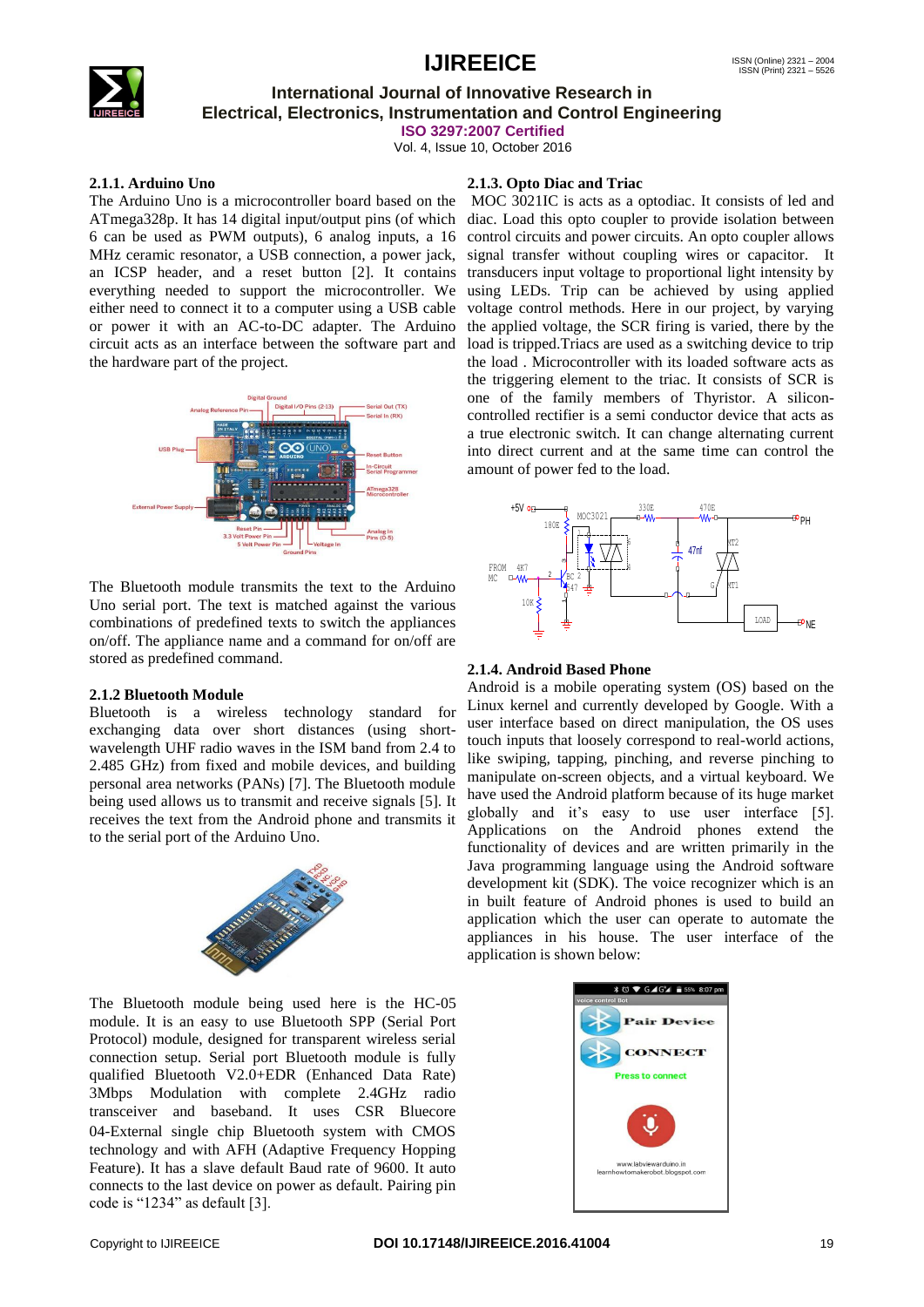

**International Journal of Innovative Research in Electrical, Electronics, Instrumentation and Control Engineering ISO 3297:2007 Certified**

Vol. 4, Issue 10, October 2016

### **3. SOFTWARE DETAILS**

The Arduino project provides the Arduino [integrated](https://en.wikipedia.org/wiki/Integrated_development_environment)  [development environment](https://en.wikipedia.org/wiki/Integrated_development_environment) (IDE), which is a [cross](https://en.wikipedia.org/wiki/Cross-platform)[platform](https://en.wikipedia.org/wiki/Cross-platform) application written in the programming language [Java.](https://en.wikipedia.org/wiki/Java_(programming_language)) It originated from the IDE for the languages [Processing](https://en.wikipedia.org/wiki/Processing_(programming_language)) and [Wiring.](https://en.wikipedia.org/wiki/Wiring_(development_platform)) It is designed to introduce programming to artists and other newcomers unfamiliar with software development. It includes a code editor with features such a[ssyntax highlighting,](https://en.wikipedia.org/wiki/Syntax_highlighting) [brace](https://en.wikipedia.org/wiki/Brace_matching)  [matching,](https://en.wikipedia.org/wiki/Brace_matching) and automatic indentation, and provides simple one-click mechanism to compile and load programs to an Arduino board. A program written with the IDE for Arduino is called a "sketch".<sup>[\[21\]](https://en.wikipedia.org/wiki/Arduino#cite_note-25)</sup>

The Arduino IDE supports the languages [C](https://en.wikipedia.org/wiki/C_(programming_language)) and  $C_{++}$  using special rules to organize code. The Arduino IDE supplies a [software library](https://en.wikipedia.org/wiki/Software_library) called Wiring from the Wiring project, which provides many common input and output procedures.

#### **3.1. Program Used**

#include <OneSheeld.h> const char on $[] = "on";$ const char off $[] = "off";$ int lamp  $= 8$ ; void setup() { OneSheeld.begin(); VoiceRecognition.setOnError(error); VoiceRecognition.start(); pinMode(lamp, OUTPUT); digitalWrite(lamp, HIGH); // Active Low } void loop () { if(VoiceRecognition.isNewCommandReceived()) { if (!strcmp(off,VoiceRecognition.getLastCommand())) { digitalWrite(lamp, HIGH); } else if(!strcmp(on,VoiceRecognition.getLastCommand()))  $\{$  digitalWrite(lamp, LOW); } } } void error(byte errorData) { switch(errorData) {case NETWORK\_TIMEOUT\_ERROR: Terminal.println("Network timeout"); break; case NETWORK\_ERROR: Terminal.println("Network Error"); break; case AUDIO\_ERROR:

 Terminal.println("Audio error"); break; case SERVER\_ERROR: Terminal.println("No Server"); break; case SPEECH\_TIMEOUT\_ERROR: Terminal.println("Speech timeout"); break; case NO\_MATCH\_ERROR: Terminal.println("No match"); break; case RECOGNIZER\_BUSY\_ERROR: Terminal.println("Busy"); break;

 } }

#### **4. RESULT & FUTURE WORK**

The Intelligent Home System is a voice-controlled home automation System which controls home appliances over a arduino Bluetooth and a smaet phone. Voice controlling enables users a sense of comfort as no direct operation with the home automation system is required. Arduino helps in achieving a rapid rate, low power consumption and low cost; Bluetooth Module to communicate with the devices. The future work for Intelligent Home System can be porting the system to the cloud so that any device eventually could be used to control and monitor the Intelligent Home System remotely over cloud.

#### **5. CONCLUSION**

The proposed project undertakes a viable solution the need of automation at the very basic level, that is, in our homes. The project will enable us to bring every appliance at every corner of our home under our control from a single point without having to get up and manually switch on or off the appliance. The use of a Bluetooth module assists the use of this system from various locations in our house.

The system is further simplified by allowing appliances to be controlled by our voice. The user need not have to have to immense knowledge over the language of English. Just by saying the appliance name and the corresponding number assigned to that particular appliance, and telling it to switch on or off will enable the user to have complete control over any appliance without any effort.

Android applications are very simple and user friendly allowing the user to understand its functionalities in very little time. Hence, the use of android application in this system allows a user to easily learn the process and get accustomed to the functions. Moreover, the entire system is very flexible and scalable. Any number of appliances can be added as and when required. Hence, the systems finds use not only in houses but also in many offices where appliances such as fans or lights on multiple floors can be controlled by a person on any of the floors, saving manual labour and human effort to switch on or off the